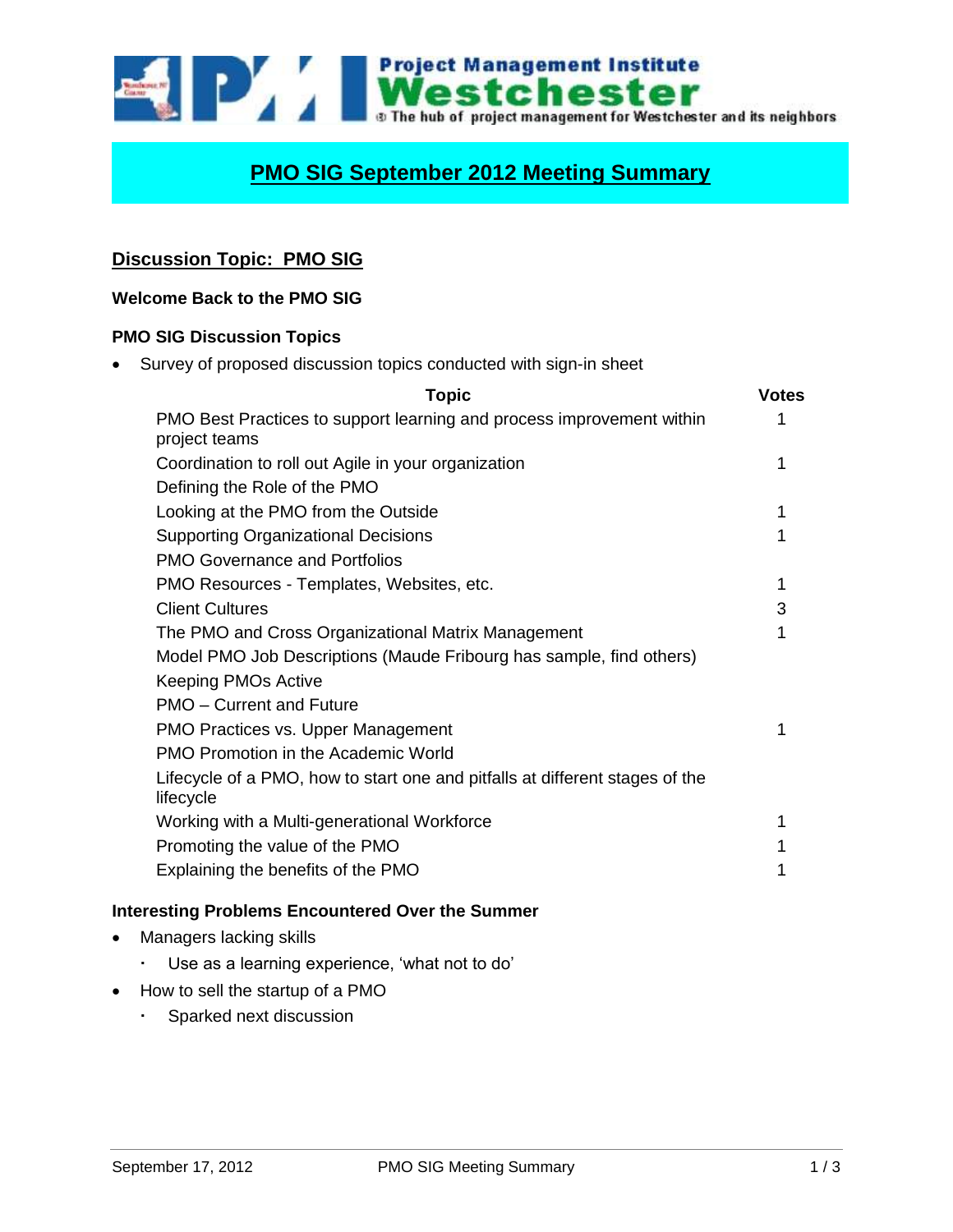

#### **How to Sell the Startup of a PMO**

- Depends on the Organization of the PMO
	- Centralized PMO, with PMs reporting to central PMO
	- PMs reporting vertically within business areas served, PMO governance is aside from PM vertical reporting (PMO is a corporate function)
- Sell by example, e.g. Y2K projects showing benefits of an organization that crossed many boundaries of internal organizations
- Focus on the 'pain points' that a PMO can help solve and relieve
- May be need for a corporate PMO that handles projects and problems that don't neatly fit into other organizations
- Selling PMO as an auditing organization can be disastrous, but might appeal to highly regulated organizations' executives
- Using simple starting points to build a foundation, to demonstrate benefits and potential of full PMO
	- Building project management standards, templates
	- Proliferating use of simple standards
	- Gradually build upon starting points
- Demonstrate the value of PMO practices to spark PMO growth
	- Best to have success stories that demonstrate value

#### **Tools and Templates**

- PMO SIG page on [www.pmiwestchester.org](http://www.pmiwestchester.org/) has links to some templates and tools
- Sharepoint has had good success among SIG members
	- Publishing templates, logging/tracking issues, risk registers, etc.
- Google Docs has not had such good success among SIG members
- Plethora of templates and tools on the Internet (searches can be overwhelming)

#### **What's driven SIG members crazy over the summer?**

- Job searching
- Advice shared:
	- PMIW Job Club had presentation delivered by Chris Hanson on managing job search as a project. Chris' presentation "The Job-Search Life Cycle" is posted on Job Club Meetup site: <http://www.meetup.com/Westchester-Project-Managers-Job-Club/>
	- Book "Why good people can't get jobs" (available as free e-book from Amazon and other sites this week only)

### **Next Meeting**

Next meeting in October. Agenda topic TBD